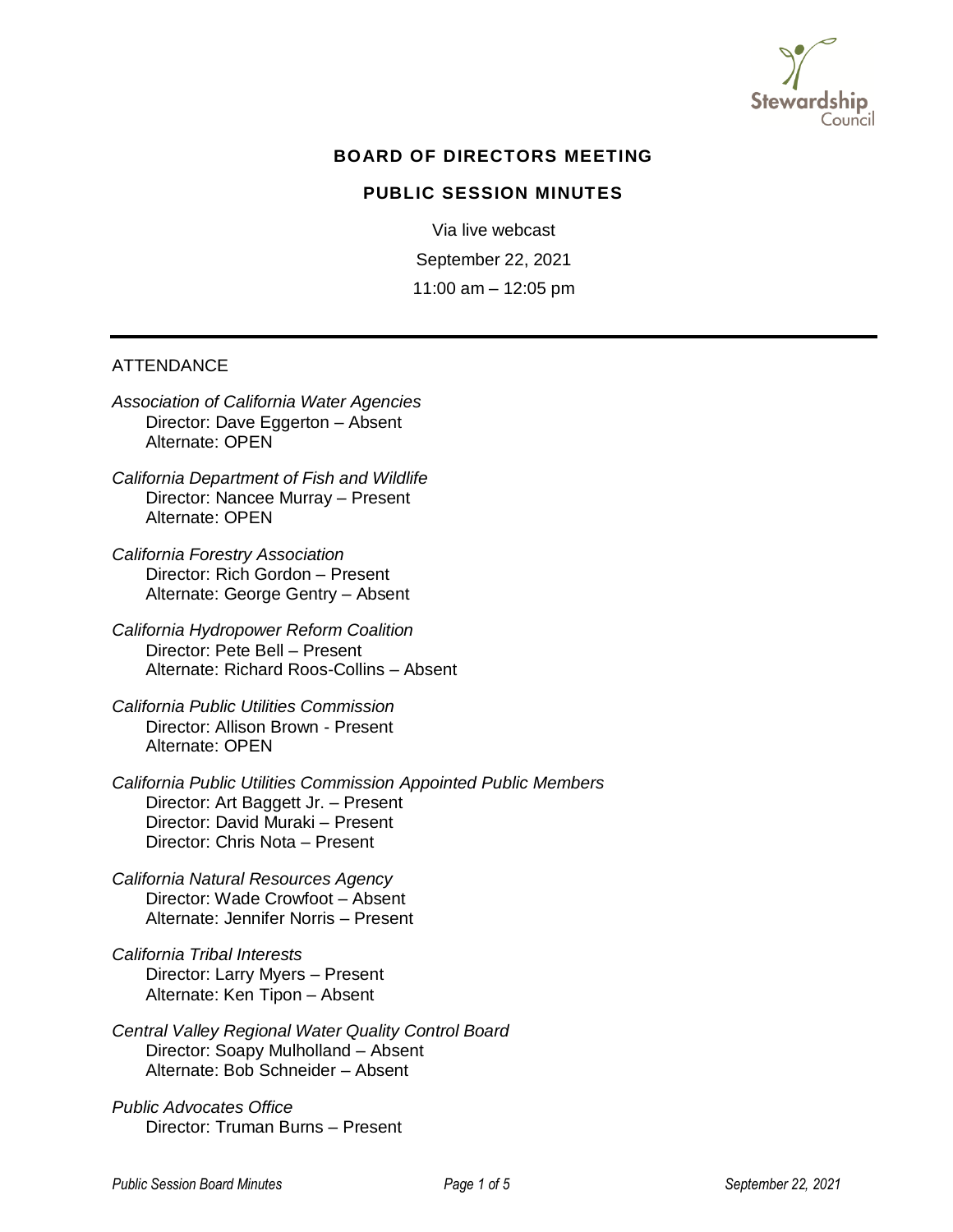

Alternate: Julie Halligan - Present

*Pacific Gas & [Electric Company](http://stewardshipcouncil.org/about_us/board_roster.htm)* Director: Mike Schonherr – Present Alternate: Rebecca Doidge - Present

*Rural County Representatives of California* Director: Lee Adams – Present Alternate: Miles Menetrey – Present

*State Water Resources Control Board* Director: DeeDee D'Adamo – Absent Alternate: Jeffrey Parks – Present

*Trust for Public Land* Director: Dave Sutton – Absent Alternate: John McCamman - Present

*U.S. Forest Service* Non-Voting Liaison: Jerry Bird - Absent

# **STEWARDSHIP COUNCIL STAFF**

Executive Director Heidi Krolick Director Programs and Administration Erin Healy Deputy Director of Land Conservation Steve Schweigerdt Land Conservation Project Manager Megan Tolbert Office Administrator Robyn White Finance and Compliance Administrator Debbie Daugherty

### **OTHERS**

Kevin Conway, State Forests Program Manager, CAL FIRE Bill Stewart, Co-Director, UC Berkeley Forests Jeff Ward, Stewardship Manager, Placer Land Trust Jennifer Lovett, Associate Director of Public Policy, CA Forward Alfredo Arredondo, President, Priority Strategies Sarah Hug, PG&E Staff Representative Jaimes Swenson, PG&E Staff Representative Cheryl Davis, PG&E Staff Representative

# **SUMMARY OF ACTIONS AND RESOLUTIONS TAKEN BY THE BOARD AT THIS MEETING**

- Adoption of the minutes of the May 12, 2021 Board of Directors meeting. **(Consent agenda item)**
- Transaction Agreements (TA) or Purchase and Acquisition Agreements (PAA) for donated transactions must be signed by each party by December 31, 2021 **(Action)**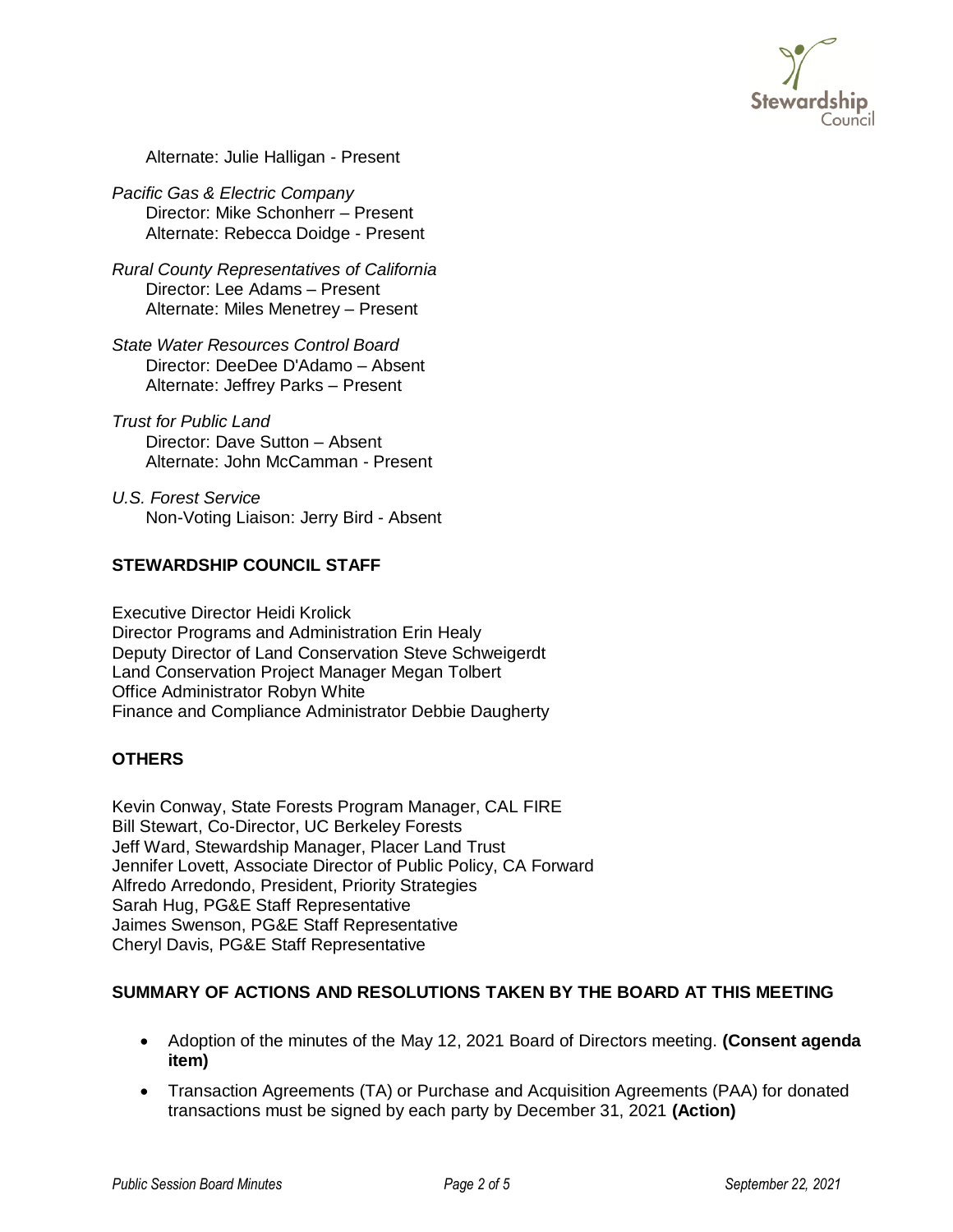

• If this milestone is not reached, the Board may take an action to rescind the fee title donation at the first Board meeting of 2022 **(Action)**

### **ATTENDANCE AND QUORUM**

Stewardship Council Board President and Chair Art Baggett called the roll, declared a quorum, and called the meeting to order.

### **CONFLICT OF INTEREST DISCLOSURES**

Mr. Baggett asked if any Board members had a conflict of interest with regard to any of the proposed actions. Jennifer Norris said she had a perceived conflict of interest for the December 31, 2021 deadline action items as it involved CAL FIRE transactions and asked she be placed in the waiting room during the discussion and action.

### **PUBLIC COMMENTS**

There were none.

### **CONSENT CALENDAR**

The Board approved the consent calendar items as noted above in the summary of actions and resolutions taken at Board meeting.

### **BOARD DEVELOPMENT COMMITTEE**

Executive Director Heidi Krolick announced the 2020 Annual Report had been completed and noted it had been sent to all Board members. She reviewed some highlights of the report and thanked Land Conservation Project Manager Megan Tolbert for her leadership on the report. Ms. Tolbert extended appreciation to Chris Nota and Justice Outside staff for their collaboration on behalf of the Youth section and the feature article about Chris Nota.

### **YOUTH INVESTMENT COMMITTEE**

Chris Nota introduced Justice Outside (JO) Chief Program Officer Laura Rodriguez and Chief Advancement Officer Robert Sindelar and turned the meeting over to them for their presentation.

Ms. Rodriguez thanked the Board for their time and presented a brief video highlighting JO's accomplishments over the past year. She noted to date Stewardship Council funding had supported 100+ individual organization connecting youth to the outdoors with over 65% of them receiving multiyear grants.

Ms. Rodriguez explained the 2021 Grantee Cohort Series generated topics from grantee feedback that included trauma-informed approaches to youth development and building in-person programming with health and wellness guidelines in mind. Upcoming topics included building out a volunteer base and research justice.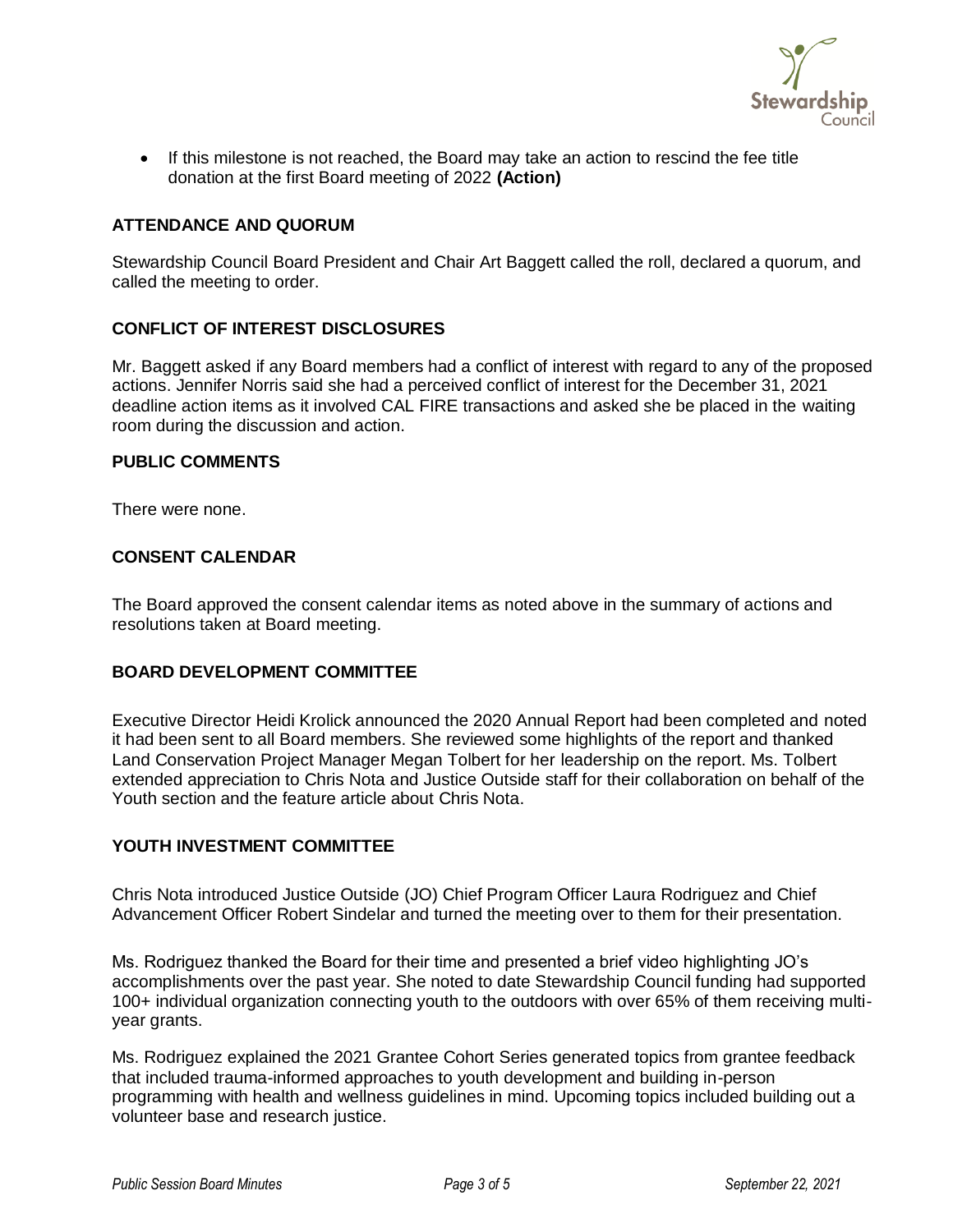

Ms. Rodriguez then provided a report on the Outdoor Educators Institute noting three cohorts were currently running; one in the San Francisco/Oakland area, one in the South Bay area and one in the Fresno area.

Mr. Sindelar said JO was increasing funding each year and noted they expected to reach, if not exceed, their \$2.4M fundraising goal by December 31, 2021.

Mr. Sindelar then said he and Ms. Rodriguez would address questions the Stewardship Council Youth Investment Committee Chair David Muraki had asked of JO. He began with explaining how JO planned to expend the interest income earned. He said JO would spend the approximately \$289K on administrative and fundraising costs for the Outdoor Educators Institute.

Ms. Rodriguez answered the remaining questions including how JO would measure beneficial outcomes for youth and an update on the Watershed Grantmaking Program. She explained there was no one size fits all for measuring beneficial outcomes and that some organizations measured their beneficial outcomes by the number of hours spent outside while others focused on increased physical activity and the impact on the mental and emotional well-being of the participants. She said JO wanted to be thoughtful and intentional about how they captured the results but not necessarily with a universal set of questions.

Regarding the Watershed Grantmaking Program Ms. Rodriguez recapped the status of the program and said JO would like to meet separately with Stewardship Council staff to determine next steps on engaging with the California Council of Land Trusts on the final best practices toolkit.

Ms. Krolick and members of the Board thanked Ms. Rodriguez and Mr. Sindelar for their presentation.

## **FIDUCIARY COMMITTEE**

Fiduciary Committee Chair Truman Burns introduced the duties of the committee. He noted 2021 budgeted total expenses were \$4.4M under budget. He then turned the meeting over to Director of Programs and Administration Erin Healy to provide the financial update.

Ms. Healy noted that the July financials were included in the meeting packet, confirming Mr. Burns report that as of July 31, 2021, actual expenditures were approximately \$4.4M below budget, primarily due to a delay in land transaction escrow closings not matching projected program spending.

Ms. Healy noted approximately \$21M in investments.

# **WATERSHED PLANNING COMMITTEE**

Deputy Director of Land Conservation Steve Schweigerdt reviewed the purpose of the committee.

After Ms. Norris was placed in the waiting room, Mr. Schweigerdt reviewed the proposed action regarding a December 31, 2021 deadline for Transaction Agreements/Purchase Acquisition Agreements to be signed. He explained the deadline had the potential to affect the Pit River Tribe, UC Berkeley and CAL FIRE transactions.